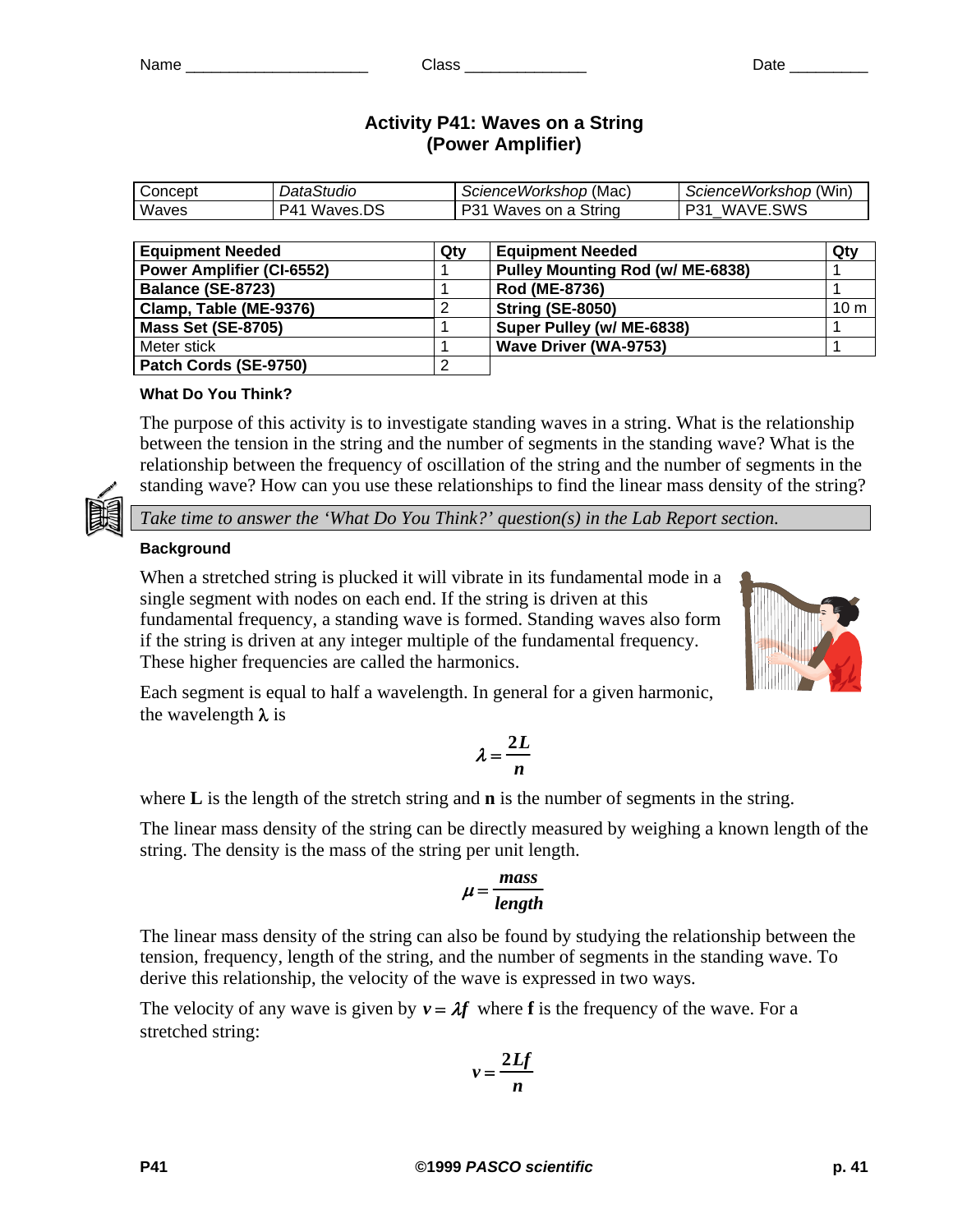The velocity of a wave traveling in a string is also dependent on the tension, **T**, in the string and the linear mass density, **µ,** of the string:

$$
v=\sqrt{\frac{T}{\mu}}
$$

Setting these two expressions for the velocity equal to each other and solving for tension gives:

$$
T = \left(4L^2f^2\mu\left(\frac{1}{n^2}\right)\right)
$$

If the tension is varied while the length and frequency are held constant, a plot of tension, **T**, vs.  $(1/n^2)$  will give a straight line which will have a slope equal to  $4L^2 f^2 \mu$ . The slope of this line can be used to calculate the linear mass density of the string.

The equation for the tension can also be solved for the frequency:

$$
f = \sqrt{\frac{T}{4L^2 \mu}} n
$$

If the frequency is varied while the tension and length are held constant, a plot of frequency, **f**, vs. number of segments, **n**, will give a straight line. The slope of this line can also be used to calculate the linear mass density of the string.

### **Overview**

- First, determine the linear mass density of the string directly (**Pre-Lab**).
- Next, determine the linear mass density of the string using the relationship of tension, length, number of segments, and frequency for standing waves on the string.

In Part A use different hanging masses to change the tension of a string but keep the length and frequency constant. Plot a graph of tension vs.  $1/n^2$  to determine the linear mass density of the string.

In Part B use the wave driver to vary the frequency but keep the length and tension constant. Use *DataStudio* or *ScienceWorkshop* to control the frequency of the wave driver. Plot a graph of frequency vs. n to determine the linear mass density of the string.

Compare the values of linear mass density for all three methods.

### **SAFETY REMINDER**

• Follow all safety instructions.

# THINK SAFETY **ACT SAFELY BE SAFE!**

### **Pre-Lab**

### **Direct Calculation of the Linear Mass Density**

1. Measure the mass of a known length (about 10 m) of the string.

 $length = L = \_ \_ \_ \_ \_ \_ \_ \_ \_ \_ \_ \_ \_ \_ \_ \_ \_$ 

mass = M = \_\_\_\_\_\_\_\_\_\_\_\_\_\_\_\_ kilograms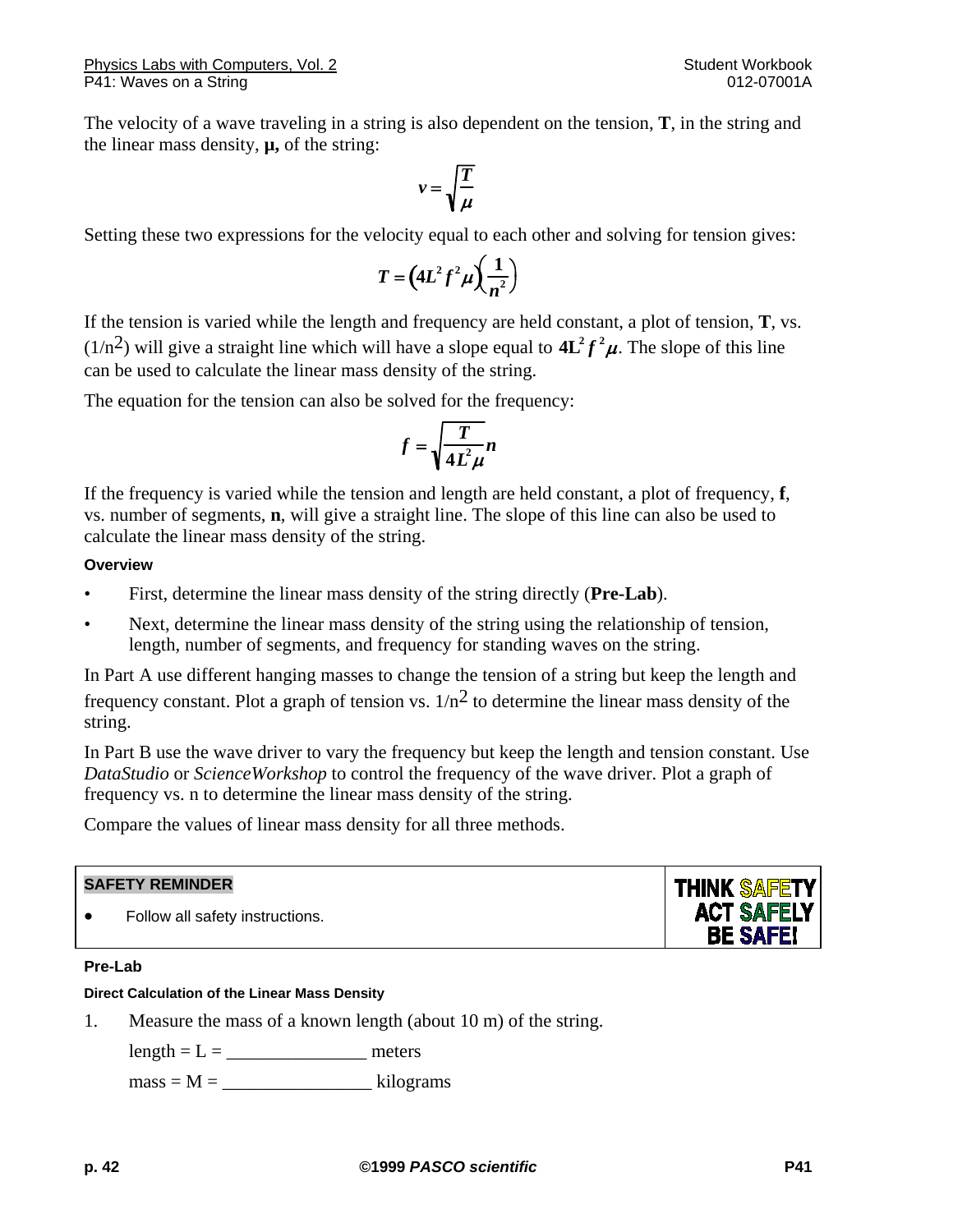| Name |  |
|------|--|
|      |  |

2. Calculate the linear mass density by dividing the mass by the length  $(\mu = \text{mass/length})$ : Record this value in the Lab Report section.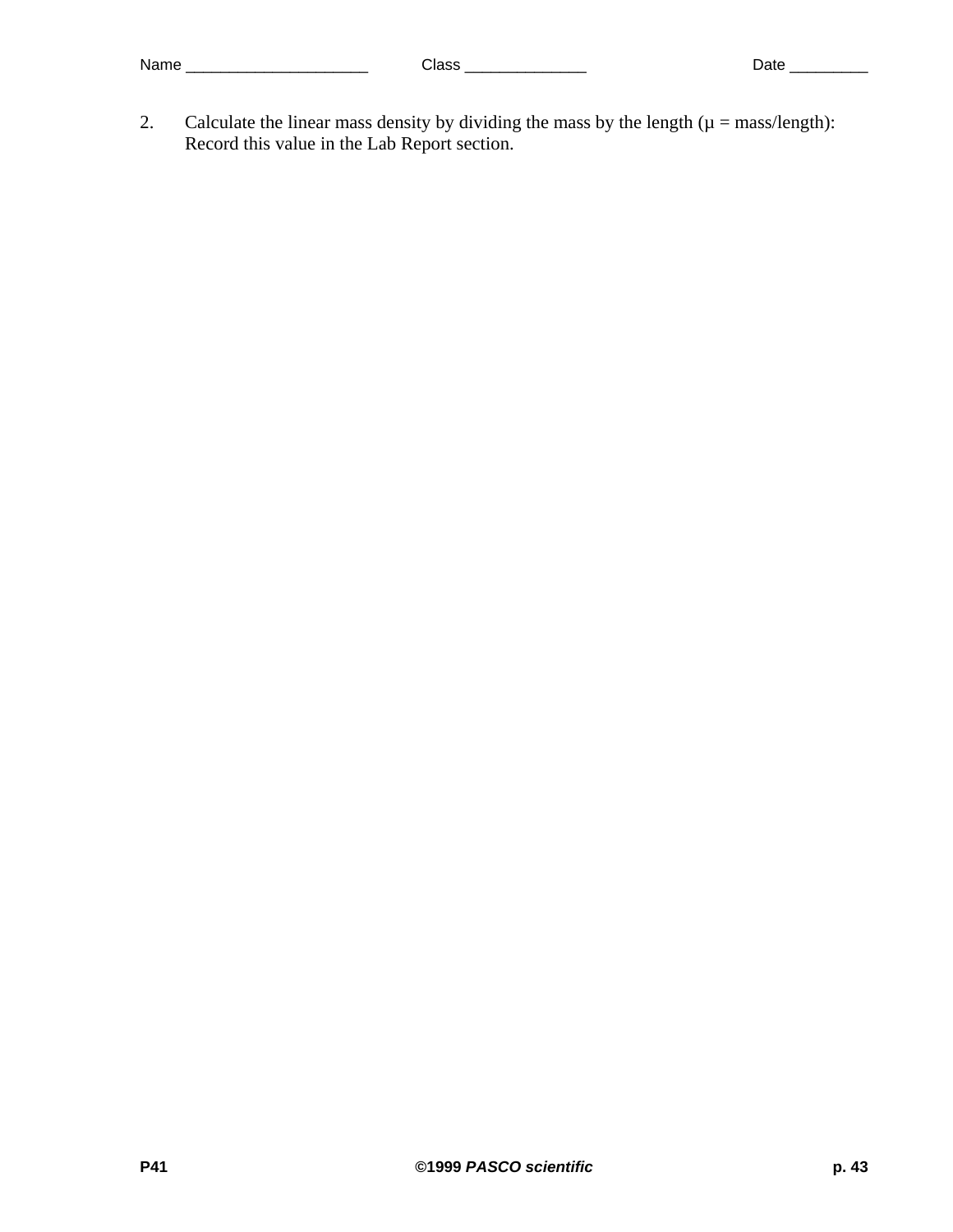## **For You To Do**

In Part A of this activity, use different hanging masses to change the tension in the string but keep the length and frequency constant. Use *DataStudio* or *ScienceWorkshop* to keep the wave driver frequency constant.

#### **PART IA: Computer Setup**

- 1. Connect the *ScienceWorkshop* interface to the computer, turn on the interface, and turn on the computer.
- 2. Connect the Power Amplifier DIN plug into Analog Channel A of the interface.



3. Open the file titled as shown:

| DataStudio   | ScienceWorkshop (Mac) | ScienceWorkshop (Win) |  |  |
|--------------|-----------------------|-----------------------|--|--|
| P41 Waves DS | P31 Waves on a String | P31 WAVE.SWS          |  |  |

- The *DataStudio* document has Table and Graph displays of Tension and  $1/n^2$  and Frequency and Segments. It also has a Workbook display. Read the instructions in the Workbook.
- The *ScienceWorkshop* document opens with a Signal Generator window.
- The Signal Generator is set to **Auto**. The Signal Generator output will begin when you





start data recording and will stop when you end data recording.

### **PART IIA: Sensor Calibration and Equipment Setup**

- You do not need to calibrate the Power Amplifier.
- 1. To avoid overloading the equipment, do not turn on the power switch of the Power Amplifier until the equipment setup is complete.
- 2. Set up the equipment. Tie one end of a 2-m long piece of string to a vertical support rod that is clamped to one end of a table. Pass the other end of the string over a pulley that is mounted on a rod that is clamped to

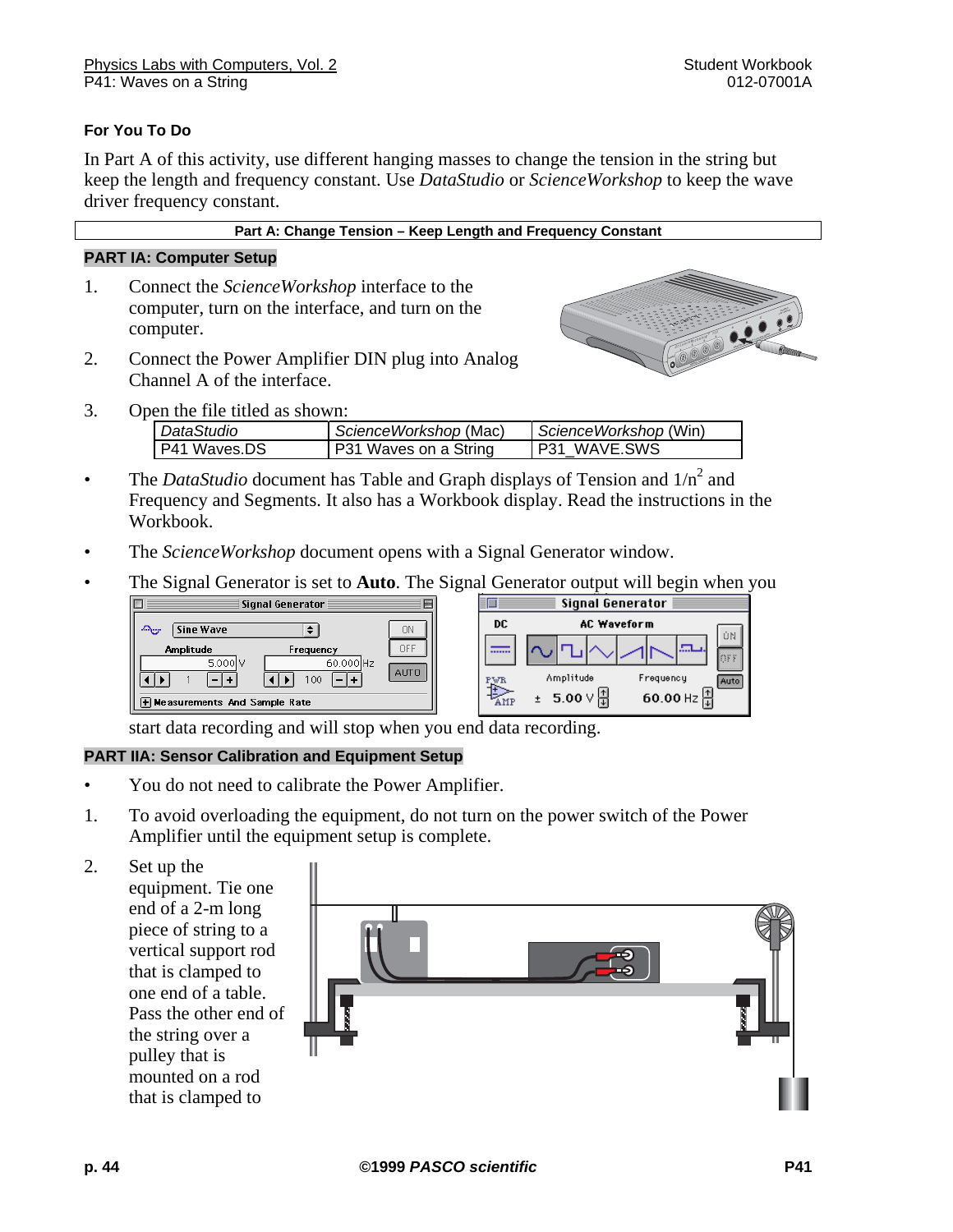the other end of the table. Attach about 500 g to the end of the string.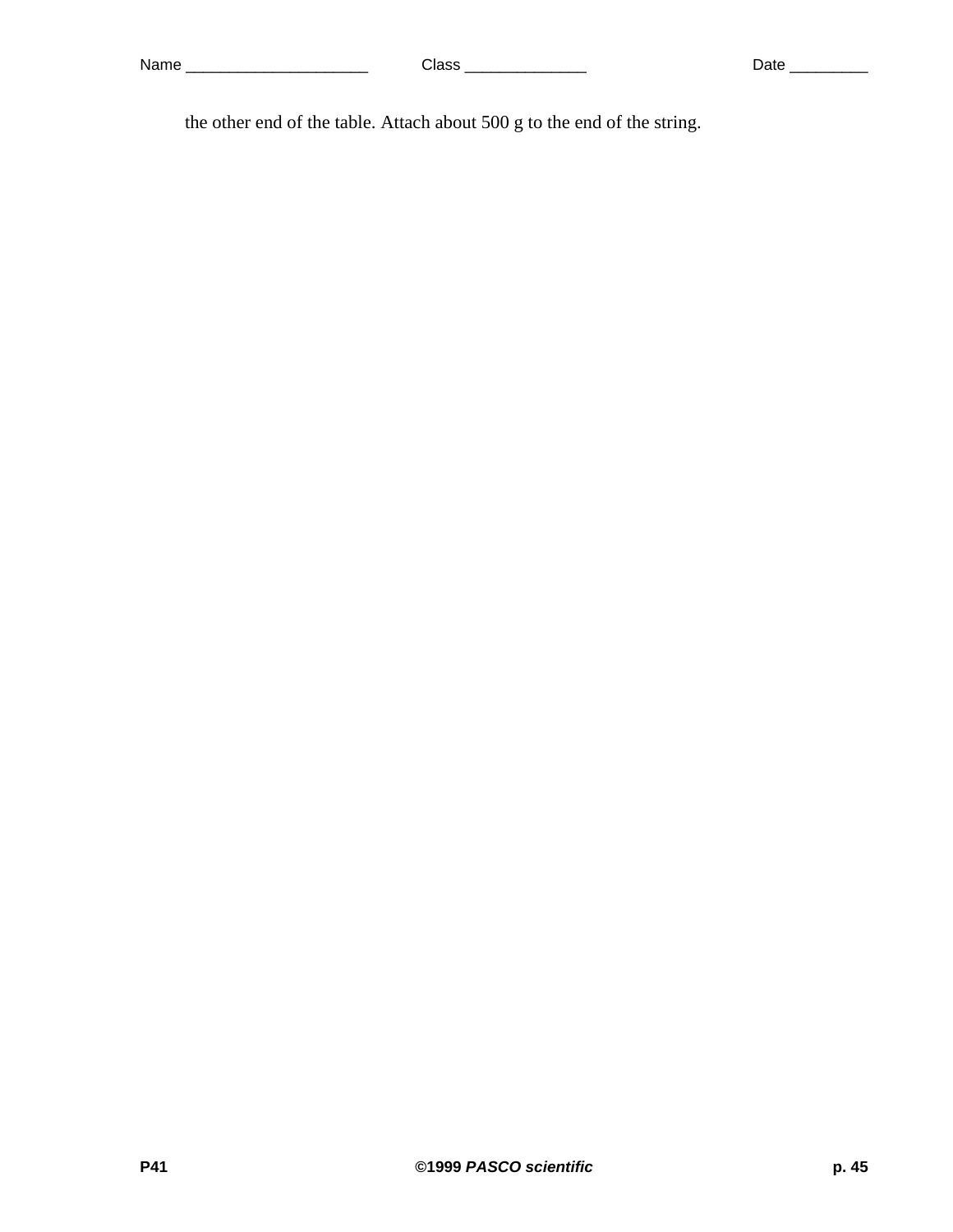- 3. Place the wave driver under the string near the vertical support rod. Insert the string in the slot on the top of the driver plug of the wave driver so the wave driver can cause the string to vibrate up and down. Use patch cords to connect the wave driver into the output jacks of the Power Amplifier.
- 4. Use the meter stick to measure the length of the section of the string, L, that will be vibrating (the part between the driver plug of the wave driver and the top of the pulley). Record this length in the Lab Report section, Table 1.

## **PART IIIA: Data Recording – Change Tension**

- 1. Turn on the power switch on the back panel of the Power Amplifier.
- 2. Put enough mass on the mass hanger to make the string vibrate in its fundamental mode (one antinode in the center) at a frequency of 60 Hz. Adjust the amount of mass until the nodes at each end are "clean" (not vibrating). Record the initial mass in the Lab Report section, Table 1. (Be sure to include the mass of the hanger.)
- 3. Now change the amount of mass on the mass hanger until the string vibrates in each of the higher harmonics (for 2 segments through 8 segments) and record these masses in Table 1 section. **Hint**: Decrease the mass to increase the number of segments.

### **Analyzing the Data: Change Tension**

- 1. Calculate the tension for each different mass used (tension  $=$  mass in kilograms x 'g' where  $g = 9.8$  newtons per kilogram).
- 2. Plot a graph of Tension vs.  $1/n^2$ .
- In *DataStudio*, enter the values of Tension in the Table of Tension vs.  $1/n^2$ . (Hint: The default values of  $1/n^2$  are already in one column of the Table. Enter a value for Tension and press <tab> or <return> to move to the next cell.)
- Note: The data are automatically plotted in the Graph display of Tension vs.  $1/n^2$  as the values are entered in the Table.

## In *ScienceWorkshop*, do the following:

- Clear the 'Notes' window.
- In the 'Notes' window, enter the values of  $1/n2$  and Tension as ordered 'X'-'Y' pairs. Use the following format to type in the values:

## $1/n^2$  value <tab> Tension value <return>

• menu to highlight the data. Select 'Copy' from the 'Edit' menu to copy the data. When the ordered pairs are entered in the 'Notes' window, use 'Select All' from the 'Edit'

| Tension and 1/n^2Table $\equiv \mathbb{H} \boxplus$ |  |  |  |
|-----------------------------------------------------|--|--|--|
| Data                                                |  |  |  |
| $\blacksquare$ Tension vs. $1/n$ 12                 |  |  |  |
| Data                                                |  |  |  |
| Tension                                             |  |  |  |
| OV)                                                 |  |  |  |
| 34.300                                              |  |  |  |
| 0.000                                               |  |  |  |
|                                                     |  |  |  |

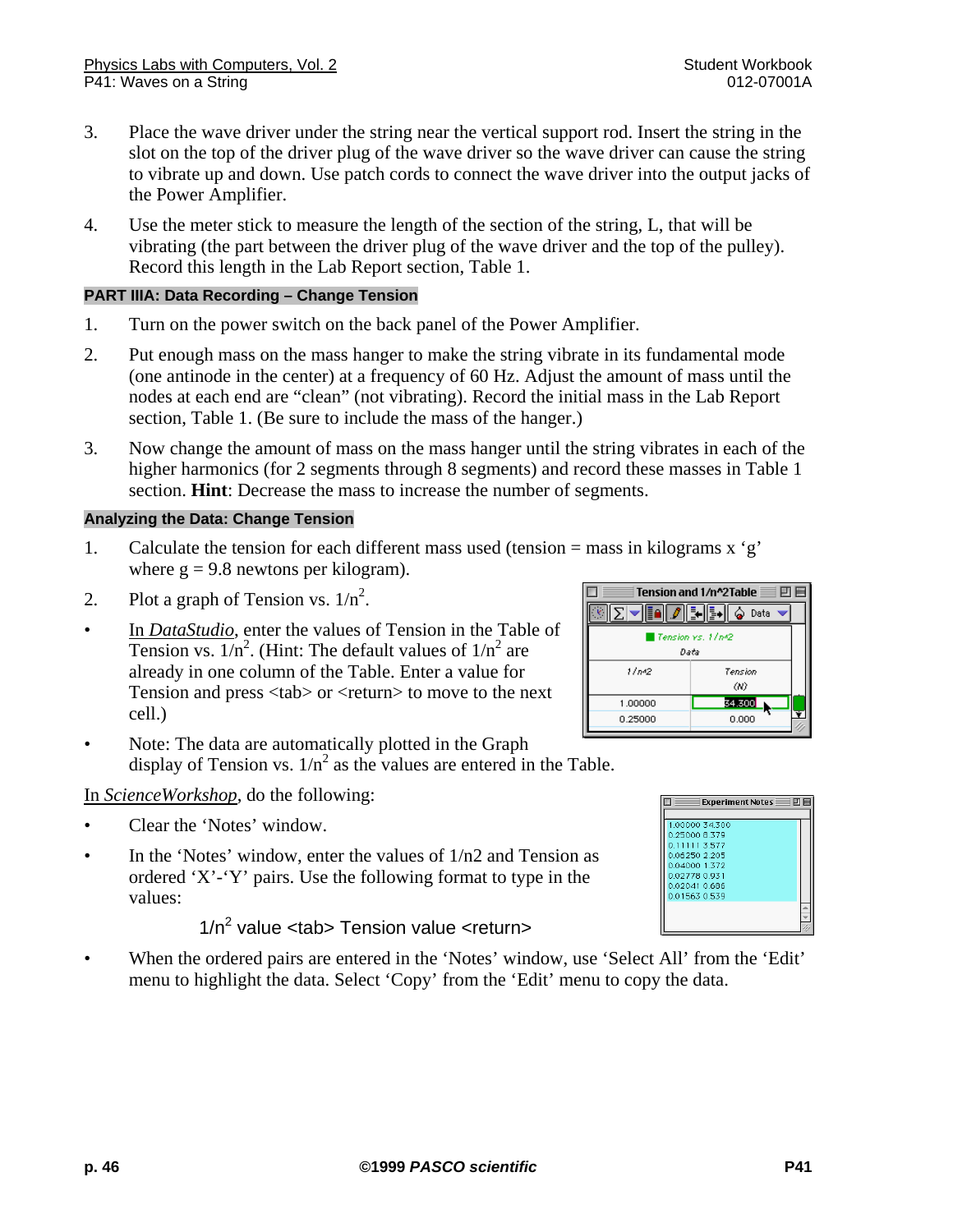- Click the Experiment Setup window to make it active. Select 'Paste' from the 'Edit' menu to paste the data pairs into the Data list. **Result**: The 'Enter Data Cache Information' window opens.
- Enter a 'Long Name' (e.g. Tension vs.  $1/n^2$ ), a 'Short Name' (e.g. Tension), and 'Units' (e.g. N). Click 'OK' to return to the Experiment Setup window. **Result**: The 'Short Name' appears in the Data list.
- Select 'New Graph' from the 'Display' menu. **Result**: A Graph display of Current vs. Time automatically opens.
- Use the 'Input' menu in the Graph display to select 'Data Cache, Tension vs. 1/n^2'. **Result**: The Graph display will show 'Tension vs. 1/n^2' on the vertical axis. Note: The horizontal axis shows the correct values for  $1/n<sup>2</sup>$  but the label remains 'Time (s)'.
- 3. Determine the slope of the best-fit line on the Tension vs.  $1/n^2$  graph.
- In *DataStudio* click the 'Fit' menu ( $\mathcal{V}^*$  Fit  $\mathbf{v}$ ) and select 'Linear'. **Result**: The slope appears in the Legend box. Note: To see the mathematical formula and its parameters, double-click the Legend box in the Graph.
- In *ScienceWorkshop*, click the 'Statistics' button ( $\sum$ ) to open the statistics area and use the 'Statistics Menu' ( $\Sigma$   $\blacksquare$ ) to select 'Curve Fit, Linear Fit'. **Result**: The coefficient 'a2' is the slope.
- 4. Using the slope, length, and frequency, calculate the linear mass density of the string. (Hint: The slope is equal to  $4L^2 f^2 \mu$ . Solve for the linear density.) Record the value in the Lab Report section, Table 1.
- 5. Calculate the percent difference between this value and the directly measured value and record it in the Lab Report, Table 3.

| <b>Enter Data Cache Information</b><br>wy wy<br>ww ww<br>w w<br><b>MAR MAR</b> |        |
|--------------------------------------------------------------------------------|--------|
| Long Name:<br>Tension vs. 2/n^2                                                |        |
| <b>Short Name:</b><br><b>Tension</b>                                           |        |
| Units:                                                                         | Cancel |
| Number Of Points:<br>8                                                         |        |

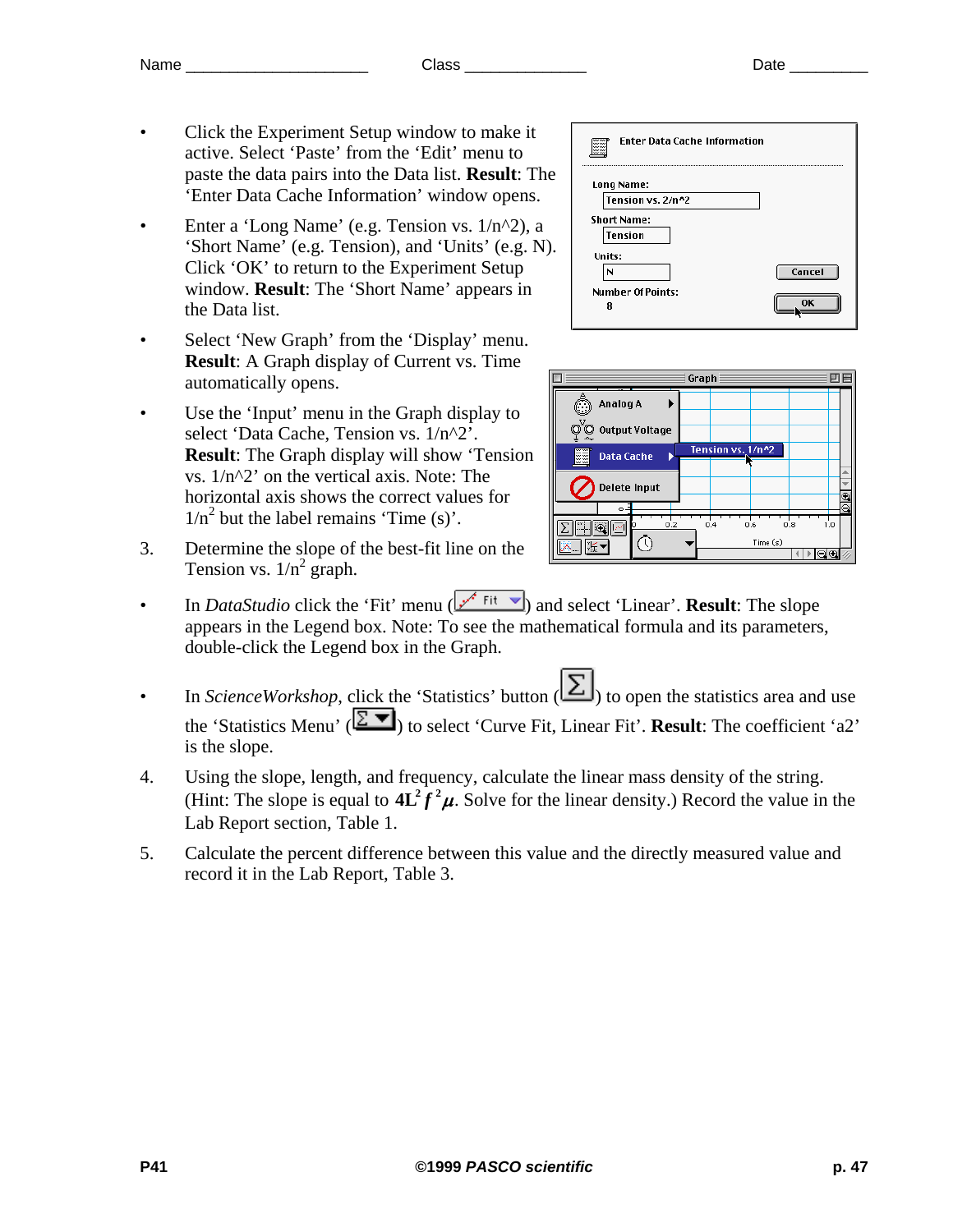#### Part B: Change Frequency - Keep Tension and Length Constant

#### **PART IB: Computer Setup**

Use the same setup as in the first part of this procedure.

#### **PART IIB: Sensor Calibration and Equipment Setup**

• Put 500 g on the mass hanger. Calculate and record this Tension in Table 2.

## **PART IIIB: Data Recording – Change Frequency**

- 1. Vary the output frequency of the Signal Generator until the string vibrates in one segment (the fundamental frequency).
- In *DataStudio*, use the 'right-left' arrows to change the frequency increment. Use the 'minus-plus' buttons to adjust the frequency.



• In *ScienceWorkshop*, use the 'up/down' arrows to adjust the frequency.



• In *ScienceWorkshop*, adjust the amount of frequency change for each 'up/down' click with the following keys:

| Key (with mouse click) | <b>Frequency change</b> | Key (with mouse click) |
|------------------------|-------------------------|------------------------|
| <b>Macintosh®</b>      |                         | Windows™               |
| Shift key              | 100 Hz                  | Shift key              |
| "No" key               | $10$ Hz                 | "No" key               |
| Control key            | 1 Hz                    | Ctrl (control) key     |
| Option key             | $0.1$ Hz                | Alt key                |
| Command key            | $0.01$ Hz               | $Ctrl + Alt$ keys      |

2. Find the frequencies required for the higher harmonics ( $n = 2$  through 7) and record these in the Lab Report section, Table 2.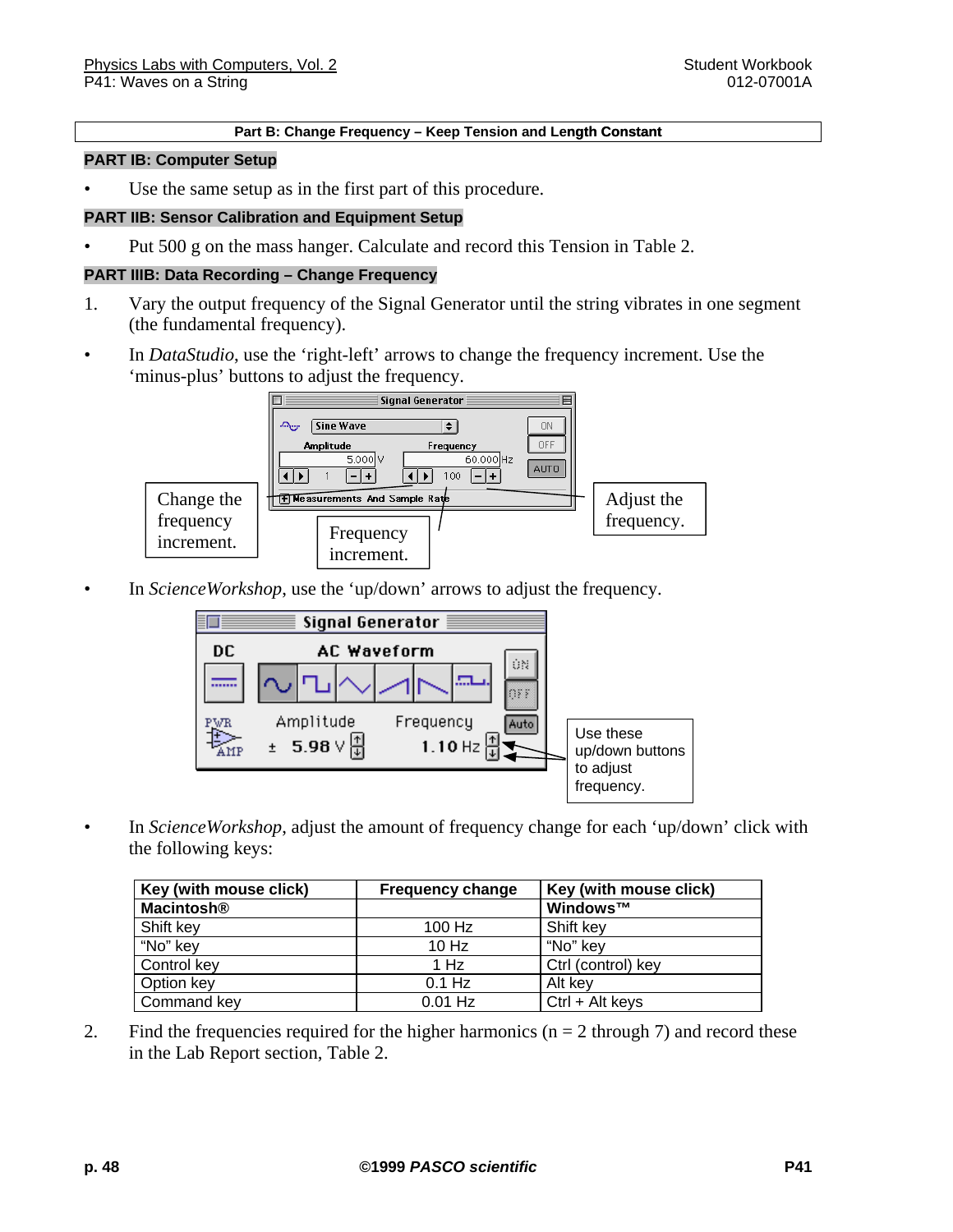## **Analyzing the Data: Change Frequency – Constant Tension and Length**

- 3. Plot a graph of Frequency vs. Segments.
- In *DataStudio*, enter the values of Frequency in the Table of Frequency vs. Segments. (Hint: The default values of 'n' are already in one column of the Table. Enter a value for Frequency and press <tab> or <return> to move to the next cell.)
- Note: The data are automatically plotted in the Graph display of Frequency vs. Segments as the values are entered in the Table.

## In *ScienceWorkshop*, do the following:

- Clear the 'Notes' window.
- In the 'Notes' window, enter the values of 'n' and Frequency as ordered 'X'-'Y' pairs. Use the following format to type in the values:

## n value <tab> Frequency value <return>

- When the ordered pairs are entered in the 'Notes' window, use 'Select All' from the 'Edit' menu to highlight the data. Select 'Copy' from the 'Edit' menu to copy the data.
- Click the Experiment Setup window to make it active. Select 'Paste' from the 'Edit' menu to paste the data pairs into the Data list. **Result**: The 'Enter Data Cache Information' window opens.
- Enter a 'Long Name' (e.g. Frequency vs. n), a 'Short Name' (e.g. Frequency), and 'Units' (e.g. Hz). Click 'OK' to return to the Experiment Setup window. **Result**: The new 'Short Name' appears in the Data list.
- Use the 'Input' menu in the Graph display to select 'Data Cache, Frequency vs. n'. **Result**: The Graph display will show 'Frequency vs. n' on the vertical axis. Note: The horizontal axis shows the correct values for n but the label remains 'Time (s)'.
- 4. Determine the slope of the best-fit line on the Frequency vs. n graph.
- In *DataStudio* click the 'Fit' menu  $(\overrightarrow{f}^{\text{fit}})$  and select 'Linear'. **Result**: The slope appears in the Legend box.
- In *ScienceWorkshop*, click the 'Statistics' button  $(\Sigma)$  to open the statistics area and use the 'Statistics Menu' ( $\Sigma$   $\blacktriangleright$ ) to select 'Curve Fit, Linear Fit'. **Result**: The coefficient 'a2' is the slope.
- 5. Using the slope, length, and frequency, calculate the linear mass density of the string. (Hint: The slope is equal to  $\sqrt{\frac{T}{T}}$  $4L^2\mu$ . Solve for the linear density.) Record the value in the Lab Report section, Table 1.

Experiment Notes  $\equiv \Box \boxplus$  $\blacksquare$  $\overline{0.0}$  $124$  $\begin{array}{|c|c|}\n 2 & 48 \\
3 & 71\n\end{array}$ 495 5 1 1 7 6 139 7 160

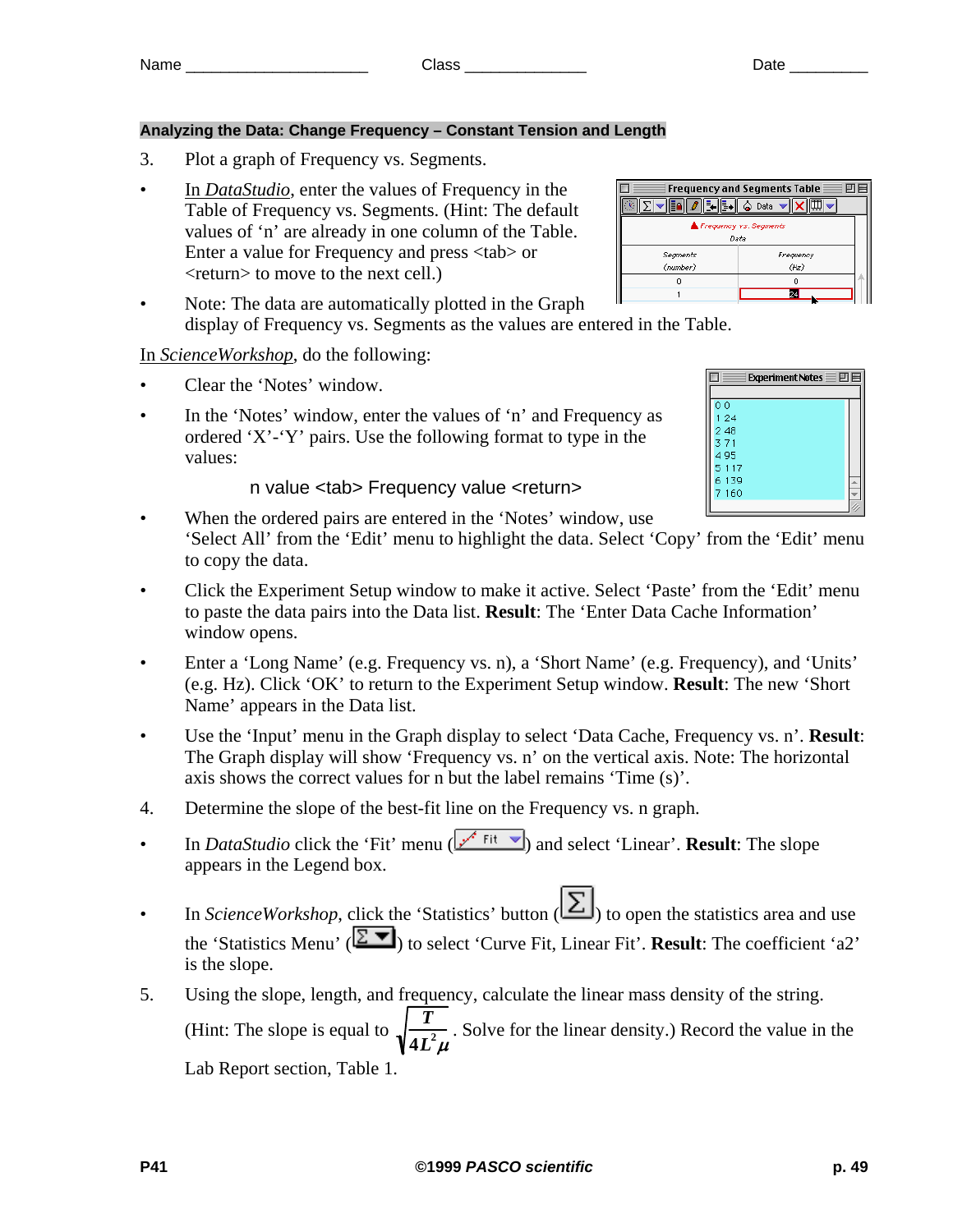6. Calculate the percent difference between this value and the directly measured value and record it in the Lab Report, Table 3.

**Record your results in the Lab Report section.**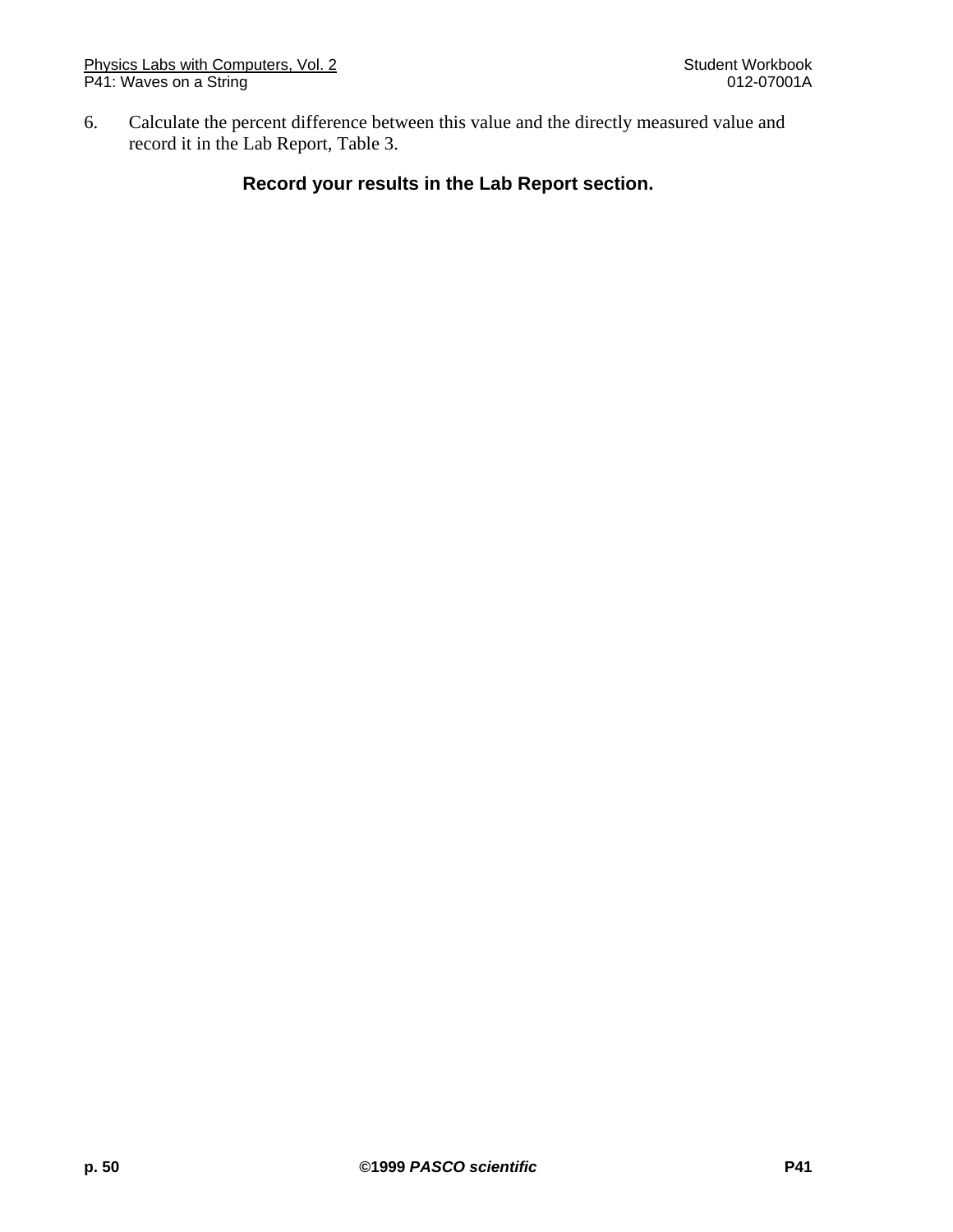| Name |  |
|------|--|
|      |  |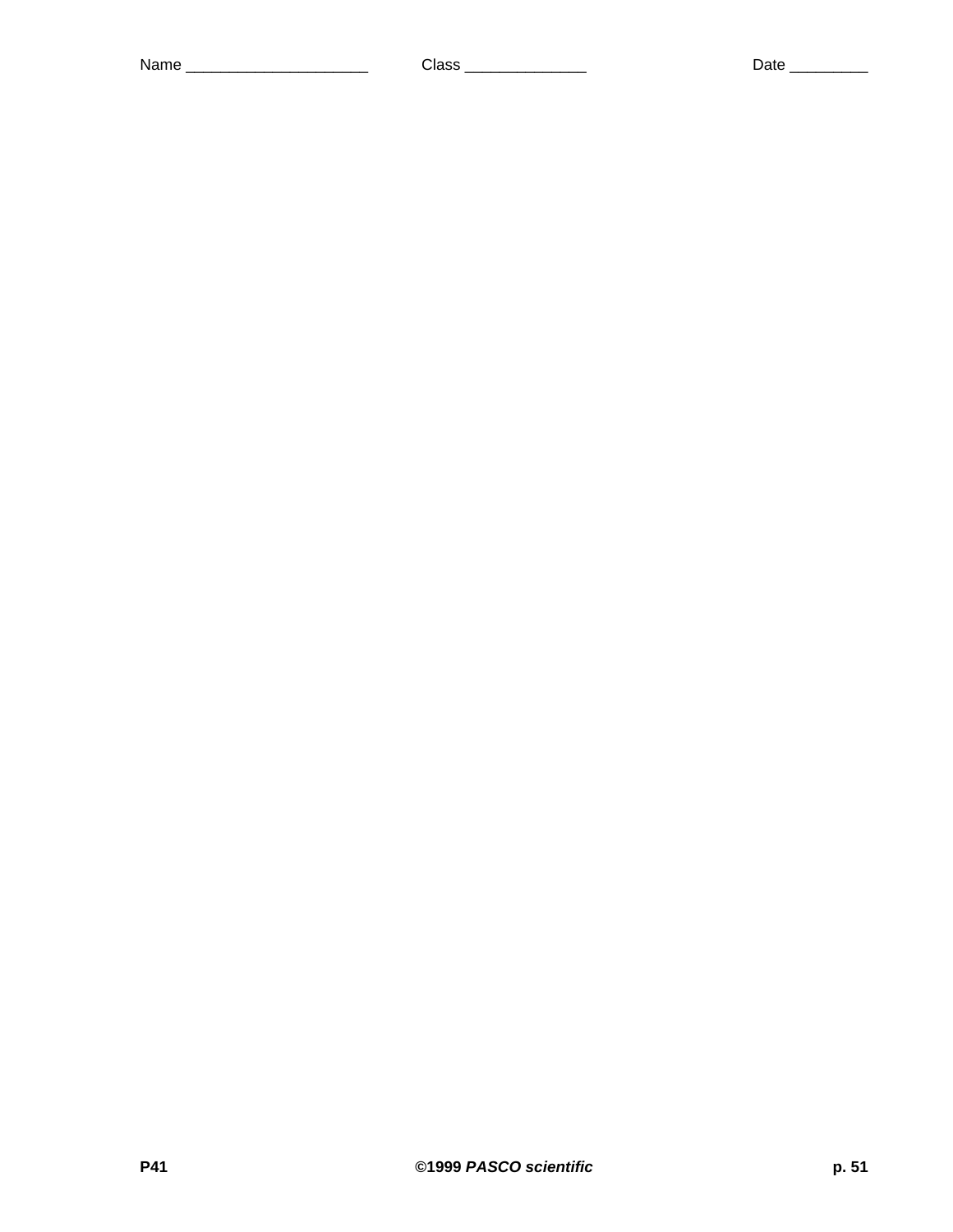## **Lab Report – Activity P41: Waves on a String**

### **What Do You Think?**

The purpose of this activity is to investigate standing waves in a string. What is the relationship between the tension in the string and the number of segments in the standing wave? What is the relationship between the frequency of oscillation of the string and the number of segments in the standing wave? How can you use these relationships to find the linear mass density of the string?

#### **Data**

| Length $=$ _____ m             | Segments, n<br>1<br>$\overline{2}$<br>3<br>$\overline{4}$<br>5<br>6<br>$\overline{7}$<br>8<br>Linear mass density $=$ _____________ kg/m | Mass (kg)                        | Tension, T (N)             | $1/n^2$      |
|--------------------------------|------------------------------------------------------------------------------------------------------------------------------------------|----------------------------------|----------------------------|--------------|
| <b>Table 2: Vary Frequency</b> |                                                                                                                                          |                                  |                            |              |
|                                |                                                                                                                                          |                                  |                            |              |
|                                |                                                                                                                                          |                                  |                            |              |
|                                |                                                                                                                                          |                                  |                            |              |
|                                |                                                                                                                                          |                                  |                            |              |
|                                |                                                                                                                                          |                                  |                            |              |
|                                |                                                                                                                                          |                                  |                            |              |
|                                |                                                                                                                                          |                                  |                            |              |
|                                |                                                                                                                                          |                                  |                            |              |
|                                |                                                                                                                                          |                                  |                            |              |
|                                |                                                                                                                                          |                                  |                            |              |
|                                |                                                                                                                                          |                                  |                            |              |
|                                |                                                                                                                                          |                                  |                            |              |
| $Tension = \_\_ N$             |                                                                                                                                          |                                  |                            |              |
| Length $=$ ______ m            |                                                                                                                                          |                                  |                            |              |
|                                |                                                                                                                                          |                                  |                            |              |
|                                |                                                                                                                                          | Segments, n                      | <b>Frequency (Hz)</b>      |              |
|                                |                                                                                                                                          | 0                                |                            |              |
|                                |                                                                                                                                          | $\mathbf 1$                      |                            |              |
|                                |                                                                                                                                          | $\overline{2}$                   |                            |              |
|                                |                                                                                                                                          | $\overline{3}$<br>$\overline{4}$ |                            |              |
|                                |                                                                                                                                          | $\overline{5}$                   |                            |              |
|                                |                                                                                                                                          | 6                                |                            |              |
|                                |                                                                                                                                          | $\overline{7}$                   |                            |              |
|                                |                                                                                                                                          |                                  |                            |              |
|                                | Linear mass density $=$ __                                                                                                               | kg/m                             |                            |              |
| <b>Table 3: Results</b>        |                                                                                                                                          |                                  |                            |              |
|                                | <b>Method</b>                                                                                                                            |                                  | <b>Linear mass density</b> | % difference |
|                                | Direct                                                                                                                                   |                                  |                            |              |
|                                | Tension vs. 1/n <sup>2</sup>                                                                                                             |                                  |                            |              |